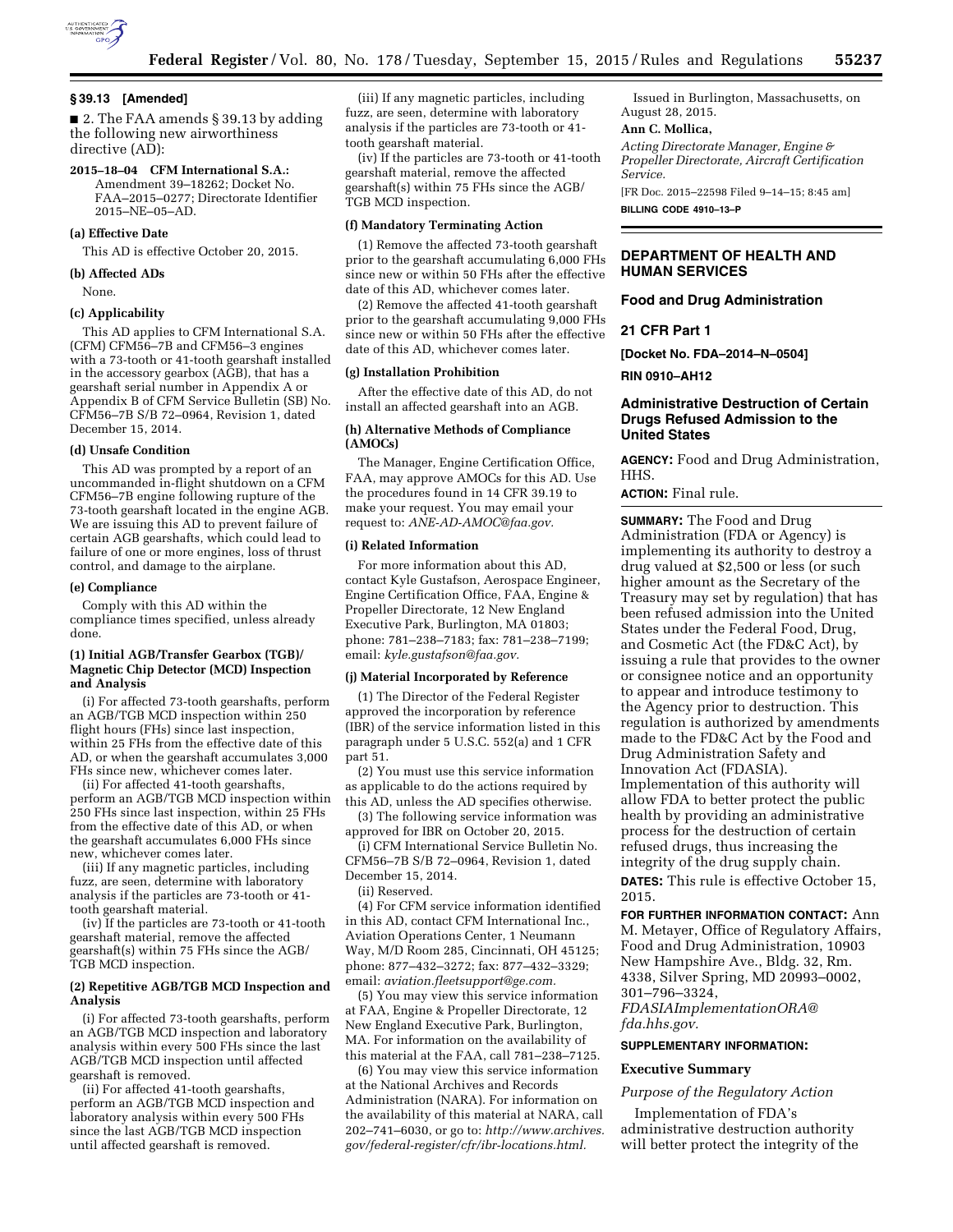drug supply chain by providing a disincentive for the importation of drugs that are adulterated, misbranded, or unapproved in violation of section 505 of the FD&C Act (21 U.S.C. 355) (unapproved drugs) and reducing the likelihood of such drugs being refused admission and subsequently offered for reimportation. In 2012, Congress amended section 801(a) of the FD&C Act (21 U.S.C. 381(a)) to provide FDA with the authority to destroy a refused drug valued at \$2,500 or less (or such higher amount as the Secretary of the Treasury may set by regulation) without providing the owner or consignee with the opportunity to export the drug. Congress directed FDA to issue regulations that provide the drug's owner or consignee with notice and an opportunity to present testimony to the Agency prior to the drug's destruction (section 708 of FDASIA). The final rule provides the owner or consignee of a drug that has been refused admission into the United States, and that is valued at \$2,500 or less (or such higher amount as the Secretary of the Treasury may set by regulation) with: (1) Written notice that FDA intends to destroy the drug and (2) an opportunity to present testimony to the Agency before the drug is destroyed.

FDA is issuing this final rule under section 801(a) of the FD&C Act.

#### *Summary of the Major Provisions*

The final rule implements the authority of FDA to destroy a drug after providing the owner or consignee of a drug that has been refused admission into the United States under section 801(a) of the FD&C Act, and that is valued at \$2,500 or less (or such higher amount as the Secretary of the Treasury may set by regulation) with: (1) Written notice that FDA intends to destroy the drug and (2) an opportunity to present testimony to the Agency before the drug is destroyed.

FDA is amending part 1 (21 CFR part 1) by expanding the scope of § 1.94 (21 CFR 1.94) to include administrative destruction. Currently this provision provides the owner or consignee of an FDA-regulated product offered for import into the United States with notice and opportunity to present testimony to the Agency prior to refusal of admission of the product. The final rule expands the scope of § 1.94 to also provide an owner or consignee with notice and opportunity to present testimony to the Agency prior to the destruction of certain refused drugs.

Section 708 of FDASIA and the final rule allow FDA to provide two separate notices and hearings—one for refusal of admission and one for destruction of a

refused drug product—or to combine both notices and hearings into one notice and proceeding. Whether the determinations occur separately or in one combined proceeding, the determination of refusal and the determination regarding destruction of a drug will be made separately by the Agency as the findings are separate and distinct.

#### *Costs and Benefits*

The primary public health benefit from adoption of the rule would be the value of the illnesses and deaths avoided because FDA destroyed a drug valued at \$2,500 or less (or such higher amount as the Secretary of the Treasury may set by regulation) that posed a public health risk. This benefit accrues whenever the Agency's other enforcement tools would not have prevented a drug, including a biological product, which does not comply with the requirements of the FD&C Act (violative drug) from entering the U.S. market. The estimated primary costs of the final rule include the additional costs to destroy a violative drug and the one-time costs of updating the FDA Operational and Administrative System for Import Support (OASIS), making appropriate revisions to Chapter 9 of the FDA Regulatory Procedures Manual (RPM) and the Agency's internal import operations guidelines, and training for FDA personnel. FDA estimates the quantifiable net annual effect of the final rule to range between a cost of \$54,325 and a cost savings of \$901,950 for an estimated 15,100 destructions each year. The Agency estimates that it will also incur one-time costs of \$531,670.

## **I. Background and Legal Authority**

In the **Federal Register** of May 6, 2014 (79 FR 25758), FDA proposed a rule to implement its new authority under section 708 of FDASIA to destroy a refused drug valued at \$2,500 or less (or such higher amount as the Secretary of the Treasury may set by regulation). As discussed in the preamble to the proposed rule, President Obama signed FDASIA (Pub. L. 112–144) into law on July 9, 2012. Title VII of FDASIA provides FDA with important new authorities to help the Agency better protect the integrity of the drug supply chain. One of those new authorities is provided in section 708 of FDASIA, which amends section 801(a) of the FD&C Act, to provide FDA with the authority to use an administrative procedure to destroy a drug valued at \$2,500 or less (or such higher amount as the Secretary of the Treasury may set by regulation) that was not brought into

compliance as described in section 801(b) of the FD&C Act and was refused admission into the United States. Section 708 of FDASIA authorizes FDA to use this new administrative procedure without offering the owner or consignee the opportunity to export the drug. The statute further provides that FDA will store and, as applicable, dispose of the drug that the Agency intends to destroy. The drug's owner or consignee is liable for FDA's storage and disposal costs under section 801(c) of the FD&C Act.

Section 708 of FDASIA directs FDA to issue regulations that provide the owner or consignee of a drug designated by the Agency for administrative destruction with notice and an opportunity to introduce testimony to the Agency prior to the destruction of the drug. The provision further states that this process may be combined with the notice and opportunity to appear before FDA and introduce testimony on the admissibility of the drug under section 801(a) of the FD&C Act, as long as appropriate notice is provided to the owner or consignee.

## **II. Overview of the Final Rule Including Changes to the Proposed Rule**

FDA is amending part 1 to implement the administrative destruction of refused drugs. The amendment to part 1 consists of amendments to § 1.94, including two technical changes to § 1.94(b) where ''his'' is now changed to "his or her" and "act" is now changed to ''Federal Food, Drug, and Cosmetic Act'' in the final rule. No changes have been made to the proposed regulation and, therefore, FDA is finalizing the implementing regulation as proposed.

#### **III. Comments on the Proposed Rule**

FDA received 22 comments in the public docket for the May 6, 2014, proposed rule by the close of the comment period, July 7, 2014, each containing one or more comments. One comment was received in the public docket on July 8, 2014, 1 day after the docket closed. These comments were submitted by consumers, consumer advocacy groups, industry and trade organizations, industry, and a member of Congress. One comment consisted of a ''placeholder'' and did not contain any substantive remarks.

After considering the comments responsive to the proposed rule, the Agency is not making any changes to the regulatory language included in the proposed rule.

This section contains summaries of the relevant portions of the responsive comments and the Agency's responses to those comments. To make it easier to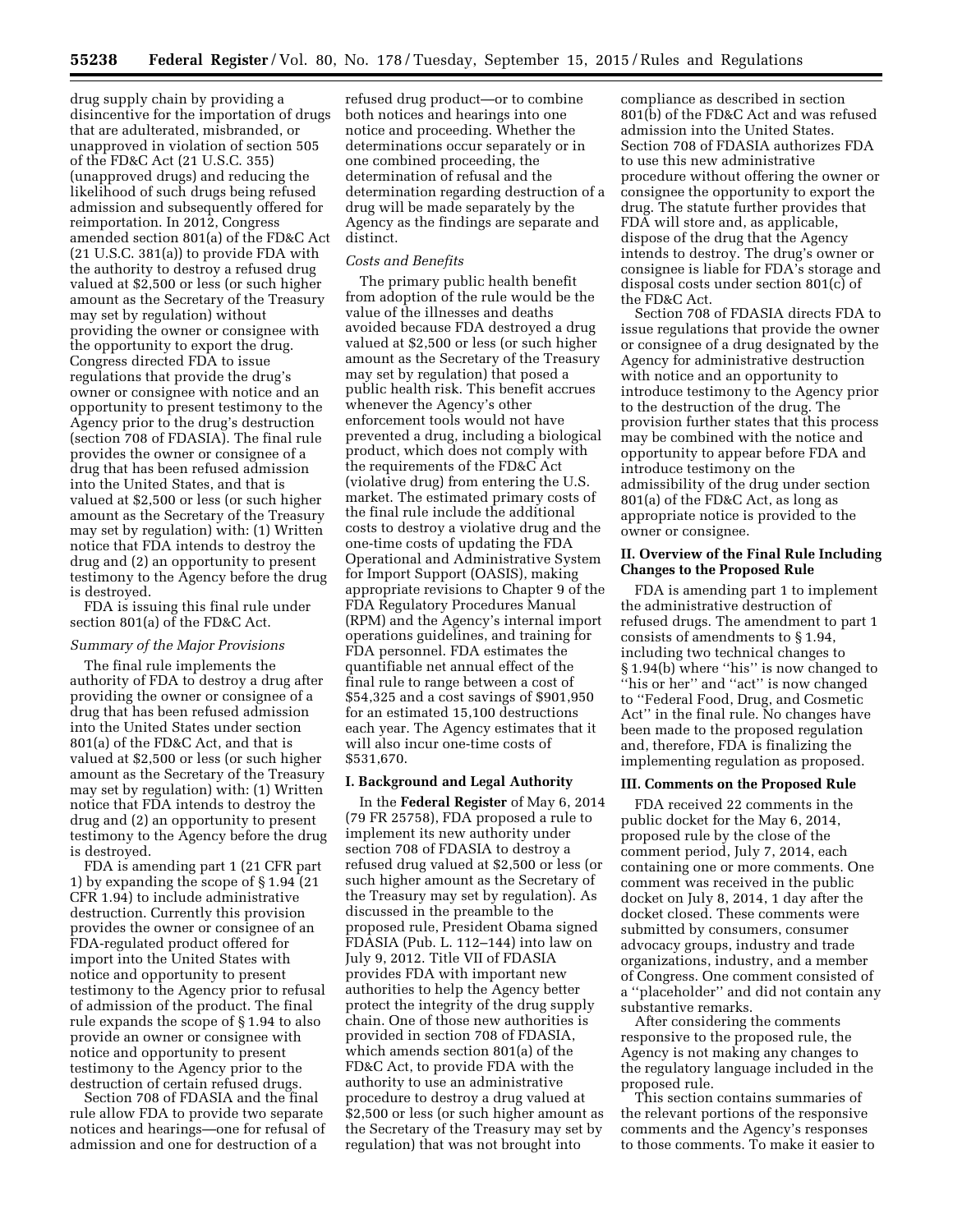identify the comments and our responses, the word ''Comment,'' in parentheses, appears before the comment's description, and the word ''Response,'' in parentheses, appears before our response. We have numbered each comment and response to help distinguish between different types of comments. Similar comments are grouped together under the same number. The number assigned to each comment is purely for organizational purposes and does not signify the comment's value, importance, or the order in which it was received.

The Agency also received some general comments that were not responsive to the content of the rule, and therefore were not considered in its final development. Some of these comments, however, are summarized in this section and the Agency responded to those comments to provide clarity for the public and industry on the Agency's implementation of its administrative destruction authority under section 708 of FDASIA.

### *A. Notice and Hearing Process*

Two comments suggested that FDA modify the notice and hearing process in the proposed rule.

(Comment 1) One comment asserted that the procedure set forth in § 1.94 appears to apply only to large commercial drug imports, not drugs offered for import by individuals, and that FDA should create a separate administrative hearing process for individuals.

(Response 1) The proposed rule amends § 1.94 to add administrative destruction of certain drugs to the current administrative hearing process for refusal of admission of an FDAregulated product. The current rule applies to all imports regardless of how they enter the United States, *e.g.,* via a commercial port or an International Mail Facility (IMF), and regardless of who seeks to import the drug. As amended by this final rule, § 1.94 will provide an administrative hearing process to any owner or consignee of a refused drug with a value of \$2,500 or less (or such higher amount as the Secretary of the Treasury may set by regulation) that FDA intends to destroy whether that owner or consignee is an individual owner or consignee or a commercial importer. There is, therefore, no need to establish a separate administrative hearing process for individuals whose drugs have been refused and designated for administrative destruction.

(Comment 2) One comment stated that FDA should provide clarity for consumers regarding how they can

introduce testimony to the Agency to challenge the administrative destruction of drugs they attempted to import but which were refused admission. The comment suggested that FDA allow testimony to be submitted by an affected owner or consignee through an online platform, email, regular mail, or facsimile and that the Agency include a supplemental document in the notice that instructs consumers on how to provide testimony to FDA to prevent administrative destruction of their drugs.

(Response 2) As described in Chapter 9 of the RPM, the type of administrative hearing under § 1.94 may vary from a series of telephone conversations to a more formal procedure. Introduction of testimony by the owner or consignee for Agency review and consideration can take many forms, including a telephone conversation, a facsimile, or mail, and does not have to be introduced in person. However, an in-person hearing will be scheduled if requested by the owner or consignee. (*[http://](http://www.fda.gov/downloads/ICECI/ComplianceManuals/RegulatoryProceduresManual/UCM074300.pdf) [www.fda.gov/downloads/ICECI/](http://www.fda.gov/downloads/ICECI/ComplianceManuals/RegulatoryProceduresManual/UCM074300.pdf) [ComplianceManuals/](http://www.fda.gov/downloads/ICECI/ComplianceManuals/RegulatoryProceduresManual/UCM074300.pdf) [RegulatoryProceduresManual/](http://www.fda.gov/downloads/ICECI/ComplianceManuals/RegulatoryProceduresManual/UCM074300.pdf)*

*[UCM074300.pdf](http://www.fda.gov/downloads/ICECI/ComplianceManuals/RegulatoryProceduresManual/UCM074300.pdf)*). Current Agency procedures also allow such testimony to be submitted by the owner or consignee by email. Under the final rule, owners or consignees will have the same options for submitting testimony in opposition to the destruction of their drugs. Given the variety of options historically available to owners and consignees for submission of testimony, which will continue under the final rule, FDA does not believe that a dedicated online platform for submission of testimony is currently needed. If circumstances change in the future, FDA will consider whether such a system is appropriate.

FDA recognizes that an owner or consignee importing a drug for his/her own personal use may need information about the administrative hearing process when that drug has been detained by FDA for administrative destruction. Accordingly, the Agency will provide information on the administrative hearing process under § 1.94, as amended in this rule, by providing an insert in the Agency's notice of detention or by establishing a Web page on the FDA Web site containing information about the administrative destruction process including ways to submit testimony to the Agency in opposition to the destruction of a drug. FDA will also consider issuing guidance or other explanatory materials, as appropriate.

## *B. Drugs Subject to Administrative Destruction by FDA*

Two comments requested clarity regarding what drugs will be destroyed by FDA under section 708 of FDASIA.

(Comment 3) Two commenters requested clarity on when a refused drug will be destroyed under section 708 of FDASIA and when the Agency will give the owner or consignee the option to destroy or export a refused drug.

(Response 3) Currently, owners or consignees of drugs that have been refused admission into the United States under section 801(a) of the FD&C Act have the option to destroy or export those drugs. Drugs imported via an IMF that have been refused admission are sent back to the United States Postal Service (USPS) for export. After implementation of section 708 of FDASIA, FDA anticipates that owners or consignees will still have the option to destroy or export a refused drug in at least two situations. First, only a drug valued at \$2,500 or less (or such higher amount as the Secretary of the Treasury may set by regulation) is subject to administrative destruction under section 708 of FDASIA. Owners or consignees of a drug valued over the current \$2,500 threshold that has been refused admission will still have the option to destroy or export that drug unless the drug has been imported via an IMF. For a drug valued at \$2,500 or less (or such higher amount as the Secretary of the Treasury may set by regulation) that has been refused admission, section 708 of FDASIA allows FDA to destroy the drug without providing the owner or consignee with the opportunity to destroy or export the drug.

The second situation where owners or consignees will still have the option to destroy or export a refused drug is when FDA refuses admission to a drug, including a biological product, that is subject to destruction under section 708 of FDASIA, but the Agency is not able to make a determination that the drug is, in fact, adulterated, misbranded, or unapproved in violation of section 505 of the FD&C Act. As stated in the proposed rule, FDA intends to administratively destroy a drug only where the Agency has made a determination that the drug is adulterated, misbranded, or is an unapproved drug. There may be situations where the Agency refuses admission to a drug that is valued at \$2,500 or less (or such higher amount as the Secretary of the Treasury may set by regulation) because it appears to be an adulterated, misbranded, or unapproved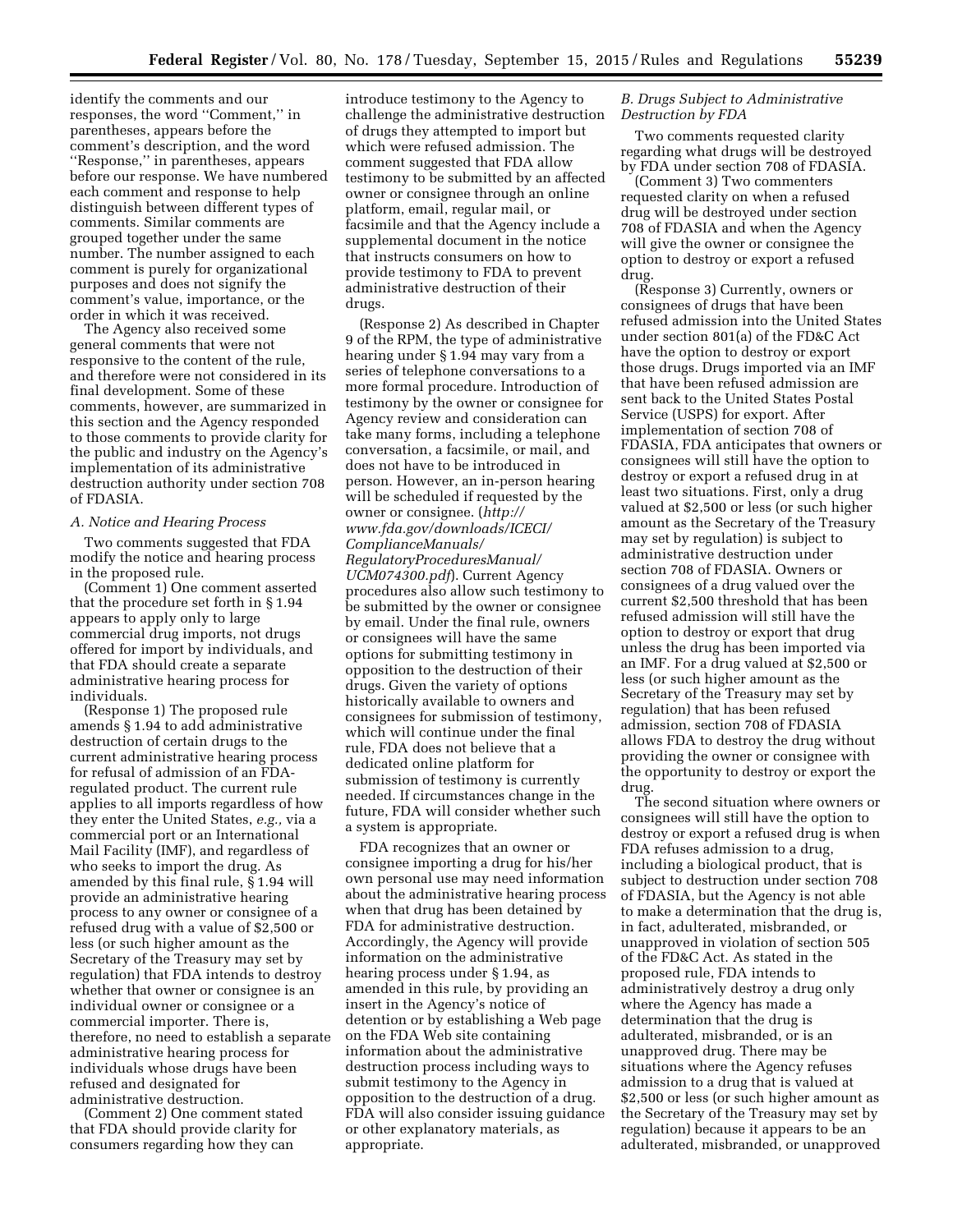drug but the Agency does not have sufficient information to make a determination that the drug is, in fact, an adulterated, misbranded, or unapproved drug. Under those circumstances, the owner or consignee will be given the opportunity to destroy or export that refused drug. If such a drug has come into the United States via an IMF, however, FDA will generally return the drug to the USPS for export.

## *C. Storage and Destruction Costs of Drugs Designated for Destruction*

Section 708 of FDASIA provides that FDA will store and, as applicable, dispose of a drug where the Agency has made the determination to destroy that drug. The drug's owner or consignee is liable for FDA's storage and disposal costs under section 801(c) of the FD&C Act.

(Comment 4) One comment asked when FDA will take physical possession of drugs designated for destruction at express courier facilities and expressed concern about the possibility of extended storage time for these drugs at the expense of the express courier. The commenter also requested clarification regarding whether an express courier could be held liable for the costs of storage and destruction of a refused drug under section 801(c) of the FD&C Act.

(Response 4) If FDA designates a drug for possible destruction that has been offered for import into the United States via an express courier, FDA intends to take physical possession of that drug when the Agency has made the determination to destroy the drug. The Agency expects that by combining the notice and introduction of testimony on destruction with the notice and introduction of testimony on refusal of admission, any additional storage time at an express courier due to implementation of section 708 of FDASIA will be minimal.

An express courier is not liable for the storage or destruction costs under section 801(c) of the FD&C Act unless that courier is also the owner or consignee of a destroyed drug, which would be unusual. As stated in the proposed rule, if a drug is sent by international mail, FDA generally considers the addressee of the parcel to be the owner or consignee of the drug.

(Comment 5) One commenter requested that FDA clearly define and outline the storage and destruction costs to consumers under section 801(c) of the FD&C Act and that the Agency provide offsets to those costs for consumers unable to pay due to financial stress.

(Response 5) FDA generally does not intend to pursue recovery of storage and destruction costs under section 801(c) of the FD&C Act against individual consumers who seek to import a drug for their own personal use that is then refused and destroyed by the Agency under section 708 of FDASIA.

#### *D. General Comments*

The final rule provides the owner or consignee of a drug valued at \$2,500 or less (or such higher amount as the Secretary of the Treasury may set by regulation) that is refused admission into the United States with: (1) Written notice that FDA intends to destroy the drug and (2) an opportunity to present testimony to the Agency before the drug is destroyed.

(Comment 6) Many comments made general remarks expressing support or opposition to the authority granted to FDA by section 708 of FDASIA to administratively destroy certain refused drugs and did not focus on the rule or a particular section of the rule.

One comment supported the administrative destruction of certain refused drugs while several comments expressed concern about the potential impact of administrative destruction on a consumer's access to foreign drugs. These comments cited a patient's inability to comply with a drug treatment plan as a consequence of that lack of access. One comment requested that FDA change its current Personal Importation Policy to allow importation of any drug from a ''safe'' foreign pharmacy or for which there is a ''valid'' prescription. The comment further requested that FDA define the term ''safe personal drug import'' in the final rule.

(Response 6) As required for implementation of section 708 of FDASIA, the final rule provides appropriate due process to the owner or consignee of a drug that has been refused admission under section 801(a) of the FD&C Act, and that FDA intends to destroy. The new authority granted to FDA by section 708 of FDASIA to administratively destroy a drug applies only after the Agency has made the final decision to refuse admission to the drug. This new authority, therefore, does not affect a consumer's access to a foreign drug because consumers have no access to a refused drug under the FD&C Act. The final rule does not modify FDA's current policy with respect to personal importation of drugs.

(Comment 7) One comment suggested that implementation of section 708 of FDASIA could adversely affect the supply of low-value excipients and other drug components potentially leading to a drug shortage. The commenter suggested that FDA closely

coordinate with manufacturers to limit the impact on the drug supply chain when the Agency exercises its authority to destroy low-value excipients or other drug components. The commenter further suggested that FDA's Drug Shortages Task Force monitor and publicly report on the effects of section 708 of FDASIA on the drug supply in the United States.

(Response 7) Excipients and other components of a drug are defined as drugs under section 201(g)(1) of the FD&C Act. An excipient or other drug component is therefore subject to administrative destruction under section 708 of FDASIA if that excipient or drug component offered for import is valued at \$2,500 or less (or such higher amount as the Secretary of the Treasury may set by regulation) and is refused admission. FDA does not expect that administrative destruction of refused excipients or other drug components will lead to shortages of medically necessary drugs. The majority of excipients and drug components are imported into the United States as commercial entries. Currently, where excipients or drug components are refused admission, they are exported or destroyed. Refused excipients or other drug components, therefore, are not currently available for drug manufacturing in the United States. The Agency's exercise of administrative destruction will not affect a manufacturer's access to these refused excipients or other drug components and, therefore, will not contribute to shortages of drugs manufactured in the United States.

(Comment 8) One comment asserted that FDA only quantified the benefits but not the costs of the proposed rule which, according to the comment, should include the societal costs attributable to a patient's lack of access to an imported drug that does not pose a public health risk, and that patient's non-adherence to a medical plan that includes such drug.

(Response 8) In the proposed rule, FDA estimated both the costs and the benefits of the implementation of section 708 of FDASIA and the result was a quantifiable net annual social benefit. The detailed analysis of the estimated economic impact as provided in Ref. 10 in the proposed rule can be found at *[http://www.fda.gov/AboutFDA/](http://www.fda.gov/AboutFDA/ReportsManualsForms/Reports/EconomicAnalyses/default.htm#)  [ReportsManualsForms/Reports/](http://www.fda.gov/AboutFDA/ReportsManualsForms/Reports/EconomicAnalyses/default.htm#) [EconomicAnalyses/default.htm#.](http://www.fda.gov/AboutFDA/ReportsManualsForms/Reports/EconomicAnalyses/default.htm#)* 

The preliminary Regulatory Impact Analysis did not include any costs attributable to lack of access to an imported drug by a patient as this is not a cost attributable to administrative destruction. Currently, drugs that are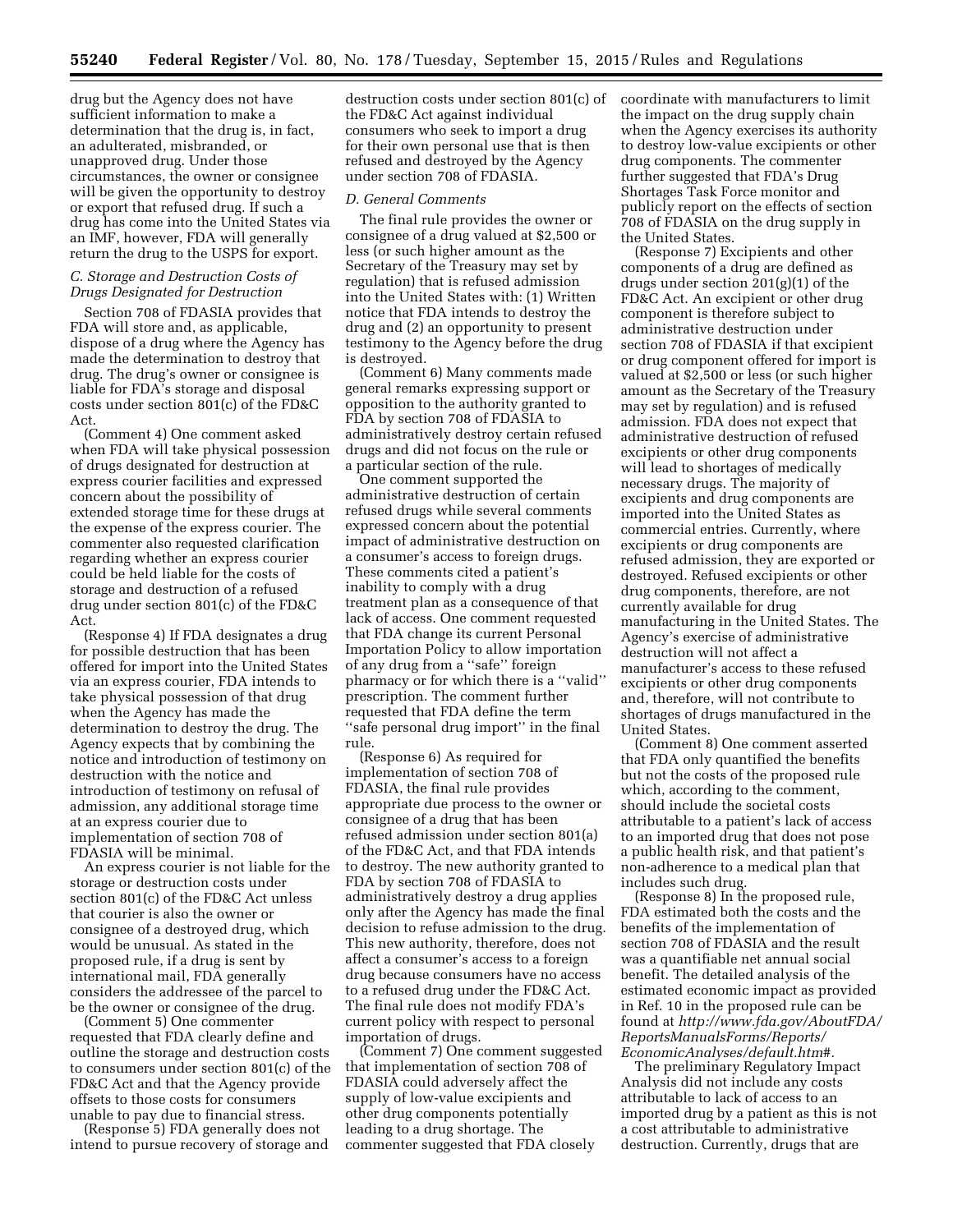refused admission are destroyed or exported by the importer or, in the case of international mail, returned to the USPS for export. Consequently, patients do not have access to those drugs. Only refused drugs are subject to administrative destruction under section 708 of FDASIA and, therefore, implementation of this authority does not result in a quantifiable cost to be included in the regulatory impact analysis of the implementation of section 708.

(Comment 9) A number of comments requested that FDA flag shipments in Customs and Border Protection's Automated Commercial System (ACS) or the Automated Commercial Environment (ACE) system, which is expected to replace ACS by December 2016, when a drug is destroyed. Another comment suggested that FDA establish a public database listing drugs destroyed by FDA under the authority of section 708 of FDASIA.

(Response 9) These comments relate to the Agency's operations implementing the final rule and, as FDA stated in the proposed rule, the Agency plans to specify the operational details of its process for destruction by guidance, operating guidelines, or similar means.

## **IV. Analysis of Impacts (Summary of the Final Regulatory Impact Analysis)**

FDA has examined the impacts of the final rule under Executive Order 12866, Executive Order 13563, the Regulatory Flexibility Act (5 U.S.C. 601–612), and the Unfunded Mandates Reform Act of 1995 (Pub. L. 104–4). Executive Orders 12866 and 13563 direct Agencies to assess all costs and benefits of available regulatory alternatives and, when regulation is necessary, to select regulatory approaches that maximize net benefits (including potential economic, environmental, public health and safety, and other advantages; distributive impacts; and equity). The Agency believes that this final rule is not a significant regulatory action under Executive Order 12866.

The Regulatory Flexibility Act requires Agencies to analyze regulatory options that would minimize any significant impact of a rule on small entities. Because of the small number of expected destructions each year and the very small value per event, the Agency certifies that this final rule will not have a significant economic impact on a substantial number of small entities.

Section 202(a) of the Unfunded Mandates Reform Act of 1995 requires that Agencies prepare a written statement, which includes an assessment of anticipated costs and

benefits, before finalizing ''any rule that includes any Federal mandate that may result in the expenditure by State, local, and tribal governments, in the aggregate, or by the private sector, of \$100,000,000 or more (adjusted annually for inflation) in any one year.'' The current threshold after adjustment for inflation is \$141 million, using the most current (2013) Implicit Price Deflator for the Gross Domestic Product. FDA does not expect this final rule to result in any 1-year expenditure that would meet or exceed this amount.

The primary public health benefit from adoption of the rule will be the value of the illnesses or deaths avoided because the Agency destroyed a refused drug valued at \$2,500 or less (or such higher amount as the Secretary of the Treasury may set by regulation) that posed a public health risk. Additionally, the final rule may benefit firms through increases in sales, brand value, and investment in research and development if the destroyed drug is a counterfeit or an otherwise falsified version of an approved drug. The threat of destruction may also have a deterrent effect resulting in a reduction in the amount of violative drugs shipped into the United States in the future. These benefits accrue whenever the Agency's other enforcement tools would not have prevented a violative drug from entering the U.S. market. The current procedure whereby a drug refused admission might be exported does not ensure that the drug would not be imported into the United States in the future. These benefits are not quantified.

The estimated primary costs to FDA include the additional costs incurred by FDA to destroy a refused drug as opposed to the costs related to exportation of the drug and the one-time costs of updating OASIS, revising Chapter 9 of the RPM and other internal import operations guidelines, and training for FDA personnel. Our estimates of the primary costs assume that all refused drugs valued at \$2,500 or less (or such higher amount as the Secretary of the Treasury may set by regulation) would be destroyed (estimated 15,100 destructions performed each year), that FDA would contract the act of destruction out to another government agency or private firm, and the notice and hearing process for destruction will be combined with the current FDA notice and hearing process for refusal of drugs. The assumption that FDA will destroy all refused drugs represents an upper bound and may not always hold. If FDA chooses to destroy less than all of the refused drugs, all annual costs will

decrease but the one-time costs will stay the same.

Based on an assumed 15,100 administrative destructions performed each year, the Agency estimates the quantifiable net annual effect of the final rule to be between a cost of \$54,325 and a cost savings of \$901,950, in addition to one-time costs of \$531,670. Annualized over 20 years, the final rule is estimated to produce a net effect ranging from a cost of \$89,021 to a cost savings of \$867,254 at a 3 percent discount rate and a cost of \$101,228 to a cost savings of \$855,047 at a 7 percent discount rate. The present discounted value of the quantifiable net effect over 20 years ranges from a cost of \$1,324,403 to a cost savings of \$12,902,554 at a 3 percent discount rate and a cost of \$1,072,408 to a cost savings of \$9,058,383 at a 7 percent discount rate.

Our estimates do not include net benefits of the final rule because we have not quantified the potential health benefits of reducing the probability that a refused drug will be imported into the United States in the future. However, because the final rule likely represents a cost savings and the health benefits, though not quantified, will be positive even if one violative drug that would have caused an adverse event is destroyed rather than entering the U.S. market, the net benefits of the rule are likely positive.

FDA has examined the economic implications of the final rule as required by the Regulatory Flexibility Act. If a rule will have a significant economic impact on a substantial number of small entities, the Regulatory Flexibility Act requires Agencies to analyze regulatory options that would lessen the economic effect of the rule on small entities. U.S. Federal Government Agencies will bear the costs of the final rule with FDA bearing most of the cost as the Agency is responsible under section 708 of FDASIA for implementation of the rule and for the costs of storage and destruction. Therefore we certify that this final rule will not have a significant economic impact on a substantial number of small entities. This analysis, together with other relevant sections of this document, serves as the Final Regulatory Flexibility Analysis, as required under the Regulatory Flexibility Act.

The full discussion of economic impacts, which includes a list of changes made in the final regulatory impact analysis, is available in Docket No. FDA–2014–N–0504 and at *[http://](http://www.fda.gov/AboutFDA/ReportsManualsForms/Reports/) [www.fda.gov/AboutFDA/](http://www.fda.gov/AboutFDA/ReportsManualsForms/Reports/) [ReportsManualsForms/Reports/](http://www.fda.gov/AboutFDA/ReportsManualsForms/Reports/)*